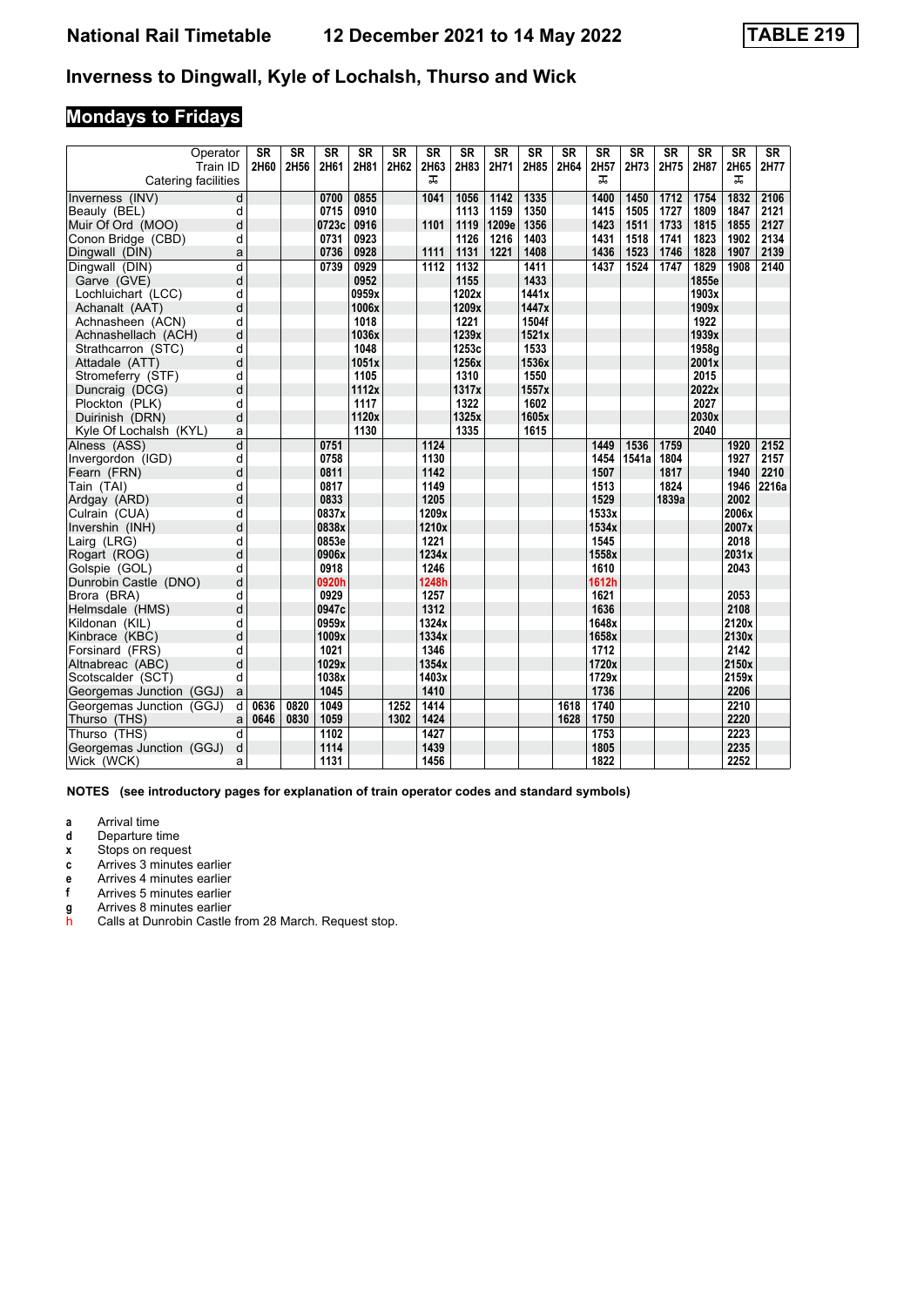### Inverness to Dingwall, Kyle of Lochalsh, Thurso and Wick

# **Saturdays**

|                          | Operator<br>Train ID    | <b>SR</b><br>2H60 | <b>SR</b><br>2H56 | SR<br>2H61 | <b>SR</b><br>2H81 | <b>SR</b><br>2H62 | <b>SR</b><br>2H63 | <b>SR</b><br>2H83 | <b>SR</b><br>2H71 | <b>SR</b><br>2H85 | <b>SR</b><br>2H64 | SR<br>2H57 | <b>SR</b><br>2H73 | <b>SR</b><br>2H75 | <b>SR</b><br>2H87 | <b>SR</b><br>2H65 | <b>SR</b><br>2H77 |
|--------------------------|-------------------------|-------------------|-------------------|------------|-------------------|-------------------|-------------------|-------------------|-------------------|-------------------|-------------------|------------|-------------------|-------------------|-------------------|-------------------|-------------------|
| Catering facilities      |                         |                   |                   |            |                   |                   | ᠼ                 |                   |                   |                   |                   | ᠼ          |                   |                   |                   | ᠼ                 |                   |
| Inverness (INV)          | d                       |                   |                   | 0700       | 0855              |                   | 1041              | 1056              | 1142              | 1335              |                   | 1400       | 1450              | 1712              | 1754              | 1832              | 2106              |
| Beauly (BEL)             | d                       |                   |                   | 0715       | 0910              |                   |                   | 1113              | 1159              | 1350              |                   | 1415       | 1505              | 1727              | 1809              | 1847              | 2121              |
| Muir Of Ord (MOO)        | d                       |                   |                   | 0723c      | 0916              |                   | 1101              | 1119              | 1209e             | 1356              |                   | 1423       | 1511              | 1733              | 1815              | 1855              | 2127              |
| Conon Bridge (CBD)       | d                       |                   |                   | 0731       | 0923              |                   |                   | 1126              | 1216              | 1403              |                   | 1431       | 1518              | 1741              | 1823              | 1902              | 2134              |
| Dingwall (DIN)           | a                       |                   |                   | 0736       | 0928              |                   | 1111              | 1131              | 1221              | 1408              |                   | 1436       | 1523              | 1746              | 1828              | 1907              | 2139              |
| Dingwall (DIN)           | $\overline{\mathsf{d}}$ |                   |                   | 0739       | 0929              |                   | 1112              | 1132              |                   | 1411              |                   | 1437       | 1524              | 1747              | 1829              | 1908              | 2140              |
| Garve (GVE)              | d                       |                   |                   |            | 0952              |                   |                   | 1155              |                   | 1433              |                   |            |                   |                   | 1855e             |                   |                   |
| Lochluichart (LCC)       | d                       |                   |                   |            | 0959x             |                   |                   | 1202x             |                   | 1441x             |                   |            |                   |                   | 1903x             |                   |                   |
| Achanalt (AAT)           | d                       |                   |                   |            | 1006x             |                   |                   | 1209x             |                   | 1447x             |                   |            |                   |                   | 1909x             |                   |                   |
| Achnasheen (ACN)         | d                       |                   |                   |            | 1018              |                   |                   | 1221              |                   | 1504f             |                   |            |                   |                   | 1922              |                   |                   |
| Achnashellach (ACH)      | d                       |                   |                   |            | 1036x             |                   |                   | 1239x             |                   | 1521x             |                   |            |                   |                   | 1939x             |                   |                   |
| Strathcarron (STC)       | d                       |                   |                   |            | 1048              |                   |                   | 1253c             |                   | 1533              |                   |            |                   |                   | 1958a             |                   |                   |
| Attadale (ATT)           | d                       |                   |                   |            | 1051x             |                   |                   | 1256x             |                   | 1536x             |                   |            |                   |                   | 2001x             |                   |                   |
| Stromeferry (STF)        | d                       |                   |                   |            | 1105              |                   |                   | 1310              |                   | 1550              |                   |            |                   |                   | 2015              |                   |                   |
| Duncraig (DCG)           | d                       |                   |                   |            | 1112x             |                   |                   | 1317x             |                   | 1557x             |                   |            |                   |                   | 2022x             |                   |                   |
| Plockton (PLK)           | d                       |                   |                   |            | 1117              |                   |                   | 1322              |                   | 1602              |                   |            |                   |                   | 2027              |                   |                   |
| Duirinish (DRN)          | d                       |                   |                   |            | 1120x             |                   |                   | 1325x             |                   | 1605x             |                   |            |                   |                   | 2030x             |                   |                   |
| Kyle Of Lochalsh (KYL)   | a                       |                   |                   |            | 1130              |                   |                   | 1335              |                   | 1615              |                   |            |                   |                   | 2040              |                   |                   |
| Alness (ASS)             | d                       |                   |                   | 0751       |                   |                   | 1124              |                   |                   |                   |                   | 1449       | 1536              | 1759              |                   | 1920              | 2152              |
| Invergordon (IGD)        | d                       |                   |                   | 0758       |                   |                   | 1130              |                   |                   |                   |                   | 1454       | 1541a             | 1804              |                   | 1927              | 2157              |
| Fearn (FRN)              | d                       |                   |                   | 0811       |                   |                   | 1142              |                   |                   |                   |                   | 1507       |                   | 1817              |                   | 1940              | 2210              |
| Tain (TAI)               | d                       |                   |                   | 0817       |                   |                   | 1149              |                   |                   |                   |                   | 1513       |                   | 1824              |                   | 1946              | 2216a             |
| Ardgay (ARD)             | d                       |                   |                   | 0833       |                   |                   | 1205              |                   |                   |                   |                   | 1529       |                   | 1839a             |                   | 2002              |                   |
| Culrain (CUA)            | d                       |                   |                   | 0837x      |                   |                   | 1209x             |                   |                   |                   |                   | 1533x      |                   |                   |                   | 2006x             |                   |
| Invershin (INH)          | d                       |                   |                   | 0838x      |                   |                   | 1210x             |                   |                   |                   |                   | 1534x      |                   |                   |                   | 2007x             |                   |
| Lairg (LRG)              | d                       |                   |                   | 0853e      |                   |                   | 1221              |                   |                   |                   |                   | 1545       |                   |                   |                   | 2018              |                   |
| Rogart (ROG)             | d                       |                   |                   | 0906x      |                   |                   | 1234x             |                   |                   |                   |                   | 1558x      |                   |                   |                   | 2031x             |                   |
| Golspie (GOL)            | d                       |                   |                   | 0918       |                   |                   | 1246              |                   |                   |                   |                   | 1610       |                   |                   |                   | 2043              |                   |
| Dunrobin Castle (DNO)    | d                       |                   |                   | 0920h      |                   |                   | 1248h             |                   |                   |                   |                   | 1612h      |                   |                   |                   |                   |                   |
| Brora (BRA)              | d                       |                   |                   | 0929       |                   |                   | 1257              |                   |                   |                   |                   | 1621       |                   |                   |                   | 2053              |                   |
| Helmsdale (HMS)          | d                       |                   |                   | 0947c      |                   |                   | 1312              |                   |                   |                   |                   | 1636       |                   |                   |                   | 2108              |                   |
| Kildonan (KIL)           | d                       |                   |                   | 0959x      |                   |                   | 1324x             |                   |                   |                   |                   | 1648x      |                   |                   |                   | 2120x             |                   |
| Kinbrace (KBC)           | d                       |                   |                   | 1009x      |                   |                   | 1334x             |                   |                   |                   |                   | 1658x      |                   |                   |                   | 2130x             |                   |
| Forsinard (FRS)          | d                       |                   |                   | 1021       |                   |                   | 1346              |                   |                   |                   |                   | 1712       |                   |                   |                   | 2142              |                   |
| Altnabreac (ABC)         | d                       |                   |                   | 1029x      |                   |                   | 1354x             |                   |                   |                   |                   | 1720x      |                   |                   |                   | 2150x             |                   |
| Scotscalder (SCT)        | d                       |                   |                   | 1038x      |                   |                   | 1403x             |                   |                   |                   |                   | 1729x      |                   |                   |                   | 2159x             |                   |
| Georgemas Junction (GGJ) | a                       |                   |                   | 1045       |                   |                   | 1410              |                   |                   |                   |                   | 1736       |                   |                   |                   | 2206              |                   |
| Georgemas Junction (GGJ) | d                       | 0636              | 0820              | 1049       |                   | 1252              | 1414              |                   |                   |                   | 1618              | 1740       |                   |                   |                   | 2210              |                   |
| Thurso (THS)             | a                       | 0646              | 0830              | 1059       |                   | 1302              | 1424              |                   |                   |                   | 1628              | 1750       |                   |                   |                   | 2220              |                   |
| Thurso (THS)             | d                       |                   |                   | 1102       |                   |                   | 1427              |                   |                   |                   |                   | 1753       |                   |                   |                   | 2223              |                   |
| Georgemas Junction (GGJ) | d                       |                   |                   | 1114       |                   |                   | 1439              |                   |                   |                   |                   | 1805       |                   |                   |                   | 2235              |                   |
| Wick (WCK)               | a                       |                   |                   | 1131       |                   |                   | 1456              |                   |                   |                   |                   | 1822       |                   |                   |                   | 2252              |                   |

**NOTES (see introductory pages for explanation of train operator codes and standard symbols)**

**a** Arrival time<br>**d** Departure ti

**d** Departure time

- **x** Stops on request
- **c** Arrives 3 minutes earlier<br>**e** Arrives 4 minutes earlier
- **e** Arrives 4 minutes earlier<br>**f** Arrives 5 minutes earlier
- **I** Arrives 5 minutes earlier
- **g** Arrives 8 minutes earlier
- h Calls at Dunrobin Castle from 2 April. Request stop.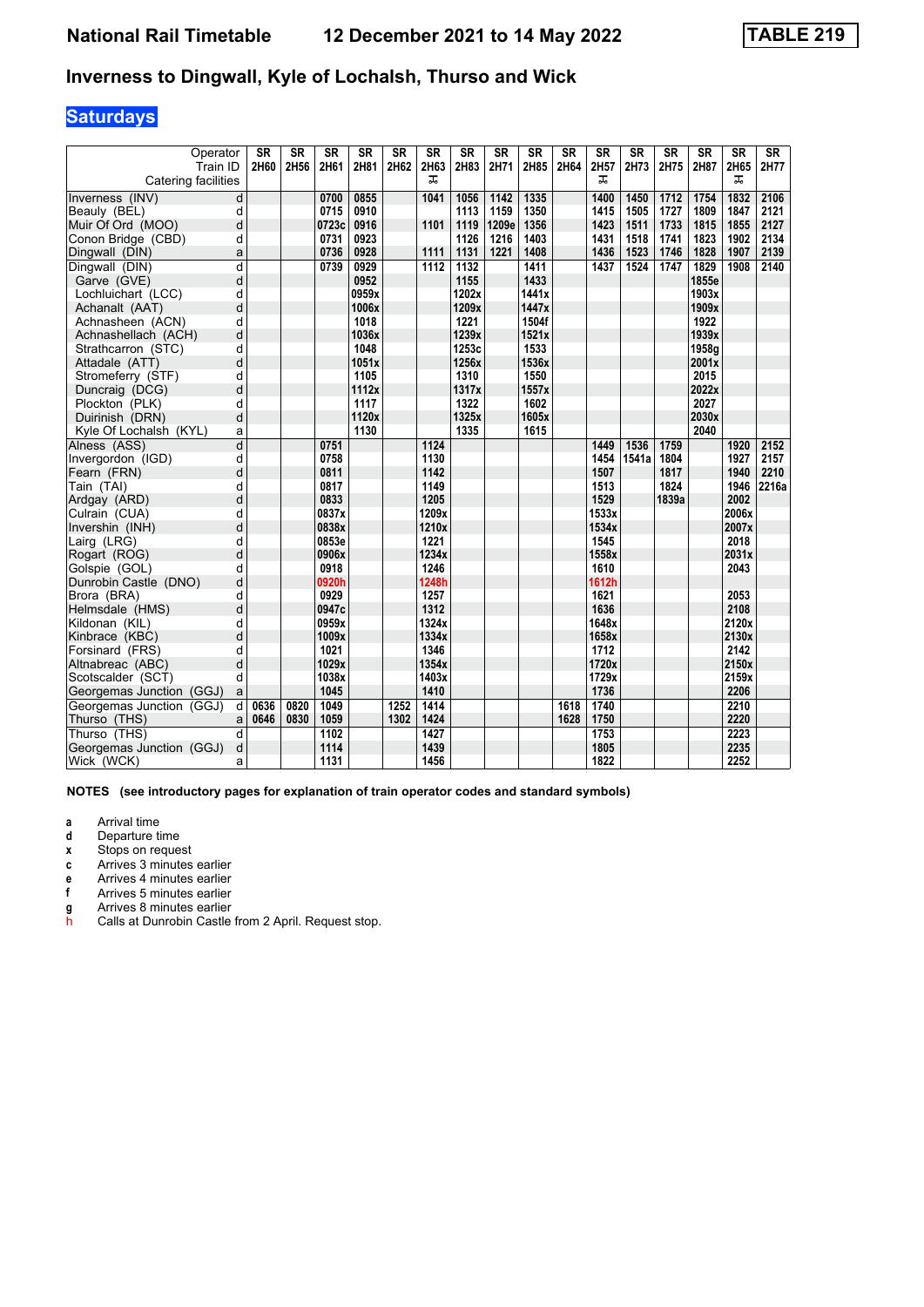#### Inverness to Dingwall, Kyle of Lochalsh, Thurso and Wick

### **Sundays**

| Operator                 |                         | <b>SR</b> | <b>SR</b> | <b>SR</b> | <b>SR</b> | <b>SR</b> | <b>SR</b> | <b>SR</b> |
|--------------------------|-------------------------|-----------|-----------|-----------|-----------|-----------|-----------|-----------|
| Train ID                 |                         | 2H95      | 2H83      | 2H62      | 2H63      | 2H93      | 2H65      | 2H77      |
| Catering facilities      |                         |           |           |           |           |           | ᠼ         |           |
| Inverness (INV)          | d                       | 0940      | 1059      |           | 1253      | 1533      | 1754      | 2108      |
| Beauly (BEL)             | d                       | 0955      | 1115      |           | 1308      | 1548      | 1809      | 2123      |
| Muir Of Ord (MOO)        | d                       | 1001      | 1121      |           | 1314      | 1556      | 1815      | 2129      |
| Conon Bridge (CBD)       | d                       | 1008      | 1128      |           | 1321      | 1603      | 1822      | 2136      |
| Dingwall (DIN)           | a                       | 1013      | 1133      |           | 1326      | 1608      | 1827      | 2141      |
| Dingwall (DIN)           | $\overline{\mathsf{d}}$ | 1014      | 1134      |           | 1327      | 1609      | 1831      | 2142      |
| Garve (GVE)              | d                       |           | 1158      |           |           |           |           |           |
| Lochluichart (LCC)       | d                       |           | 1206x     |           |           |           |           |           |
| Achanalt (AAT)           | d                       |           | 1212x     |           |           |           |           |           |
| Achnasheen (ACN)         | d                       |           | 1225      |           |           |           |           |           |
| Achnashellach (ACH)      | d                       |           | 1243x     |           |           |           |           |           |
| Strathcarron (STC)       | d                       |           | 1255      |           |           |           |           |           |
| Attadale (ATT)           | d                       |           | 1258x     |           |           |           |           |           |
| Stromeferry (STF)        | d                       |           | 1312      |           |           |           |           |           |
| Duncraig (DCG)           | d                       |           | 1319x     |           |           |           |           |           |
| Plockton (PLK)           | d                       |           | 1324      |           |           |           |           |           |
| Duirinish (DRN)          | d                       |           | 1327x     |           |           |           |           |           |
| Kyle Of Lochalsh (KYL)   | a                       |           | 1347      |           |           |           |           |           |
| Alness (ASS)             | d                       | 1026      |           |           | 1339      | 1621      | 1843      | 2154      |
| Invergordon (IGD)        | d                       | 1032      |           |           | 1345      | 1626a     | 1848      | 2200      |
| Fearn (FRN)              | d                       | 1044      |           |           | 1357      |           | 1901      | 2212      |
| Tain (TAI)               | d                       | 1050a     |           |           | 1403a     |           | 1907      | 2218a     |
| Ardgay (ARD)             | d                       |           |           |           |           |           | 1923      |           |
| Culrain (CUA)            | d                       |           |           |           |           |           | 1927x     |           |
| Invershin (INH)          | d                       |           |           |           |           |           | 1928x     |           |
| Lairg (LRG)              | d                       |           |           |           |           |           | 1942c     |           |
| Rogart (ROG)             | d                       |           |           |           |           |           | 1955x     |           |
| Golspie (GOL)            | d                       |           |           |           |           |           | 2007      |           |
| Dunrobin Castle (DNO)    | d                       |           |           |           |           |           |           |           |
| Brora (BRA)              | d                       |           |           |           |           |           | 2018      |           |
| Helmsdale (HMS)          | d                       |           |           |           |           |           | 2033      |           |
| Kildonan (KIL)           | d                       |           |           |           |           |           | 2045x     |           |
| Kinbrace (KBC)           | d                       |           |           |           |           |           | 2055x     |           |
| Forsinard (FRS)          | d                       |           |           |           |           |           | 2107      |           |
| Altnabreac (ABC)         | d                       |           |           |           |           |           | 2115x     |           |
| Scotscalder (SCT)        | d                       |           |           |           |           |           | 2124x     |           |
| Georgemas Junction (GGJ) | a                       |           |           |           |           |           | 2131      |           |
| Georgemas Junction (GGJ) | d                       |           |           | 1216      |           |           | 2135      |           |
| Thurso (THS)             | a                       |           |           | 1226      |           |           | 2145      |           |
| Thurso (THS)             | d                       |           |           |           |           |           | 2148      |           |
| Georgemas Junction (GGJ) | d                       |           |           |           |           |           | 2200      |           |
| Wick (WCK)               | a                       |           |           |           |           |           | 2217      |           |

**NOTES (see introductory pages for explanation of train operator codes and standard symbols)**

**a** Arrival time<br>**d** Departure ti

**d** Departure time<br>**x** Stops on reque **x** Stops on request

**c** Arrives 3 minutes earlier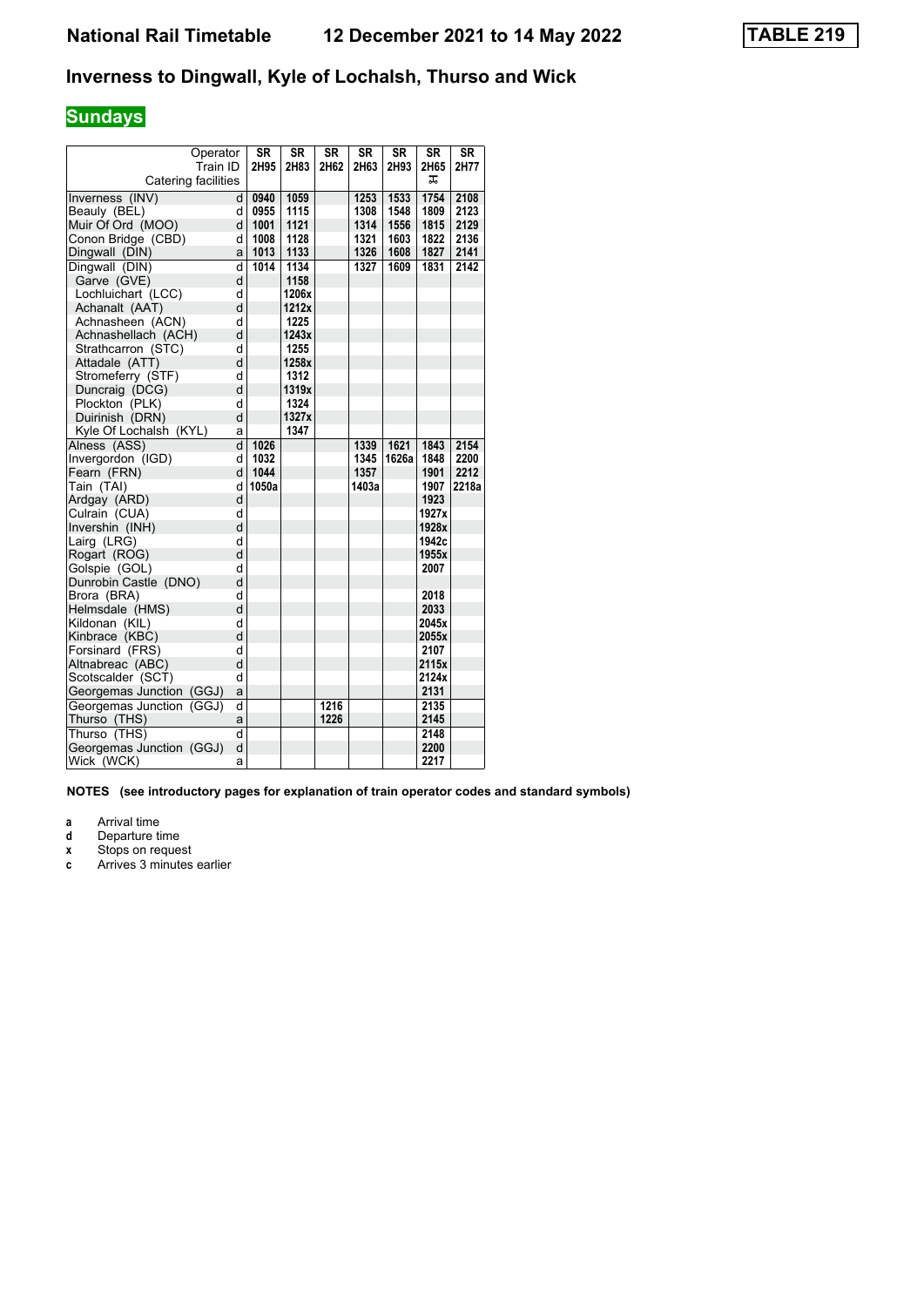#### **Wick, Thurso, Kyle of Lochalsh and Dingwall to Inverness**

# **Mondays to Fridays**

| Operator<br>Train ID     |   | <b>SR</b><br>2H54 | <b>SR</b><br>2H58 | <b>SR</b><br>2H80 | <b>SR</b><br>2H60 | <b>SR</b><br>2H56 | <b>SR</b><br>2H61 | <b>SR</b><br>2H70 | <b>SR</b><br>2H82 | <b>SR</b><br>2H84 | <b>SR</b><br>2H72 | <b>SR</b><br>2H62 | <b>SR</b><br>2H63 | <b>SR</b><br>2H86 | <b>SR</b><br>2H64 | <b>SR</b><br>2H57 | <b>SR</b><br>2H74 | <b>SR</b><br>2H65 | SR<br>2H76 |
|--------------------------|---|-------------------|-------------------|-------------------|-------------------|-------------------|-------------------|-------------------|-------------------|-------------------|-------------------|-------------------|-------------------|-------------------|-------------------|-------------------|-------------------|-------------------|------------|
| Catering facilities      |   |                   |                   |                   |                   | ᠼ                 |                   |                   |                   |                   |                   | ᠼ                 |                   |                   | ᠼ                 |                   |                   |                   |            |
| Wick (WCK)               | d |                   |                   |                   | 0618              | 0802              |                   |                   |                   |                   |                   | 1234              |                   |                   | 1600              |                   |                   |                   |            |
| Georgemas Junction (GGJ) | d |                   |                   |                   | 0636              | 0820              |                   |                   |                   |                   |                   | 1252              |                   |                   | 1618              |                   |                   |                   |            |
| Thurso (THS)             | a |                   |                   |                   | 0646              | 0830              |                   |                   |                   |                   |                   | 1302              |                   |                   | 1628              |                   |                   |                   |            |
| Thurso (THS)             | d |                   |                   |                   | 0650              | 0834              | 1102              |                   |                   |                   |                   | 1306              | 1427              |                   | 1632              | 1753              |                   | 2223              |            |
| Georgemas Junction (GGJ) | a |                   |                   |                   | 0700              | 0844              | 1114              |                   |                   |                   |                   | 1316              | 1439              |                   | 1642              | 1805              |                   | 2235              |            |
| Georgemas Junction (GGJ) | d |                   |                   |                   | 0703              | 0847              |                   |                   |                   |                   |                   | 1319              |                   |                   | 1645              |                   |                   |                   |            |
| Scotscalder (SCT)        | d |                   |                   |                   |                   | 0852x             |                   |                   |                   |                   |                   | 1324x             |                   |                   | 1650x             |                   |                   |                   |            |
| Altnabreac (ABC)         | d |                   |                   |                   |                   | 0902x             |                   |                   |                   |                   |                   | 1334x             |                   |                   | 1700x             |                   |                   |                   |            |
| Forsinard (FRS)          | d |                   |                   |                   | 0727              | 0913              |                   |                   |                   |                   |                   | 1347              |                   |                   | 1711              |                   |                   |                   |            |
| Kinbrace (KBC)           | d |                   |                   |                   |                   | 0922x             |                   |                   |                   |                   |                   | 1356x             |                   |                   | 1720x             |                   |                   |                   |            |
| Kildonan (KIL)           | d |                   |                   |                   | 0745x 0932x       |                   |                   |                   |                   |                   |                   | 1406x             |                   |                   | 1730x             |                   |                   |                   |            |
| Helmsdale (HMS)          | d |                   |                   |                   | 0800              | 0946              |                   |                   |                   |                   |                   | 1421              |                   |                   | 1744              |                   |                   |                   |            |
| Brora (BRA)              | d |                   |                   |                   | 0816              | 1002              |                   |                   |                   |                   |                   | 1436              |                   |                   | 1800              |                   |                   |                   |            |
| Dunrobin Castle (DNO)    | d |                   |                   |                   |                   | 1007a             |                   |                   |                   |                   |                   | 1442a             |                   |                   | 1805g             |                   |                   |                   |            |
| Golspie (GOL)            | d |                   |                   |                   | 0825              | 1012              |                   |                   |                   |                   |                   | 1447              |                   |                   | 1810              |                   |                   |                   |            |
| Rogart (ROG)             | d |                   |                   |                   | 0834x             | 1021x             |                   |                   |                   |                   |                   | 1455x             |                   |                   | 1819x             |                   |                   |                   |            |
| Lairg (LRG)              | d |                   | 0626              |                   | 0852              | 1038              |                   |                   |                   |                   |                   | 1512              |                   |                   | 1835              |                   |                   |                   |            |
| Invershin (INH)          | d |                   | 0634x             |                   |                   | 1046x             |                   |                   |                   |                   |                   | 1520x             |                   |                   | 1843x             |                   |                   |                   |            |
| Culrain (CUA)            | d |                   | 0635x             |                   |                   | 1047x             |                   |                   |                   |                   |                   | 1521x             |                   |                   | 1844x             |                   |                   |                   |            |
| Ardgay (ARD)             | d | 0614              | 0643              |                   | 0907              | 1054              |                   |                   |                   |                   |                   | 1530              |                   |                   | 1851              |                   | 1929              |                   |            |
| Tain (TAI)               | d | 0630              | 0659              |                   | 0923              | 1110              |                   |                   |                   |                   |                   | 1546              |                   |                   | 1907              |                   | 1947c             |                   | 2221       |
| Fearn (FRN)              | d | 0636              | 0705              |                   | 0929              | 1116              |                   |                   |                   |                   |                   | 1553              |                   |                   |                   |                   | 1953              |                   | 2227       |
| Invergordon (IGD)        | d | 0649              | 0719              |                   | 0942              | 1131c             |                   |                   |                   |                   | 1551              | 1610e             |                   |                   | 1925              |                   | 2006              |                   | 2240       |
| Alness (ASS)             | d | 0655              | 0725              |                   | 0948              | 1136              |                   |                   |                   |                   | 1556              | 1616              |                   |                   |                   |                   | 2012              |                   | 2245       |
| Kyle Of Lochalsh (KYL)   | d |                   |                   | 0611              |                   |                   |                   |                   | 1208              | 1345              |                   |                   |                   | 1713              |                   |                   |                   |                   |            |
| Duirinish (DRN)          | d |                   |                   | 0619x             |                   |                   |                   |                   |                   | 1216x 1353x       |                   |                   |                   | 1721x             |                   |                   |                   |                   |            |
| Plockton (PLK)           | d |                   |                   | 0626              |                   |                   |                   |                   | 1221              | 1358              |                   |                   |                   | 1726              |                   |                   |                   |                   |            |
| Duncraig (DCG)           | d |                   |                   | 0628x             |                   |                   |                   |                   |                   | 1223x 1400x       |                   |                   |                   | 1728x             |                   |                   |                   |                   |            |
| Stromeferry (STF)        | d |                   |                   | 0638              |                   |                   |                   |                   | 1233              | 1410              |                   |                   |                   | 1738              |                   |                   |                   |                   |            |
| Attadale (ATT)           | d |                   |                   | 0649x             |                   |                   |                   |                   |                   | 1244x 1421x       |                   |                   |                   | 1749x             |                   |                   |                   |                   |            |
| Strathcarron (STC)       | d |                   |                   | 0657              |                   |                   |                   |                   | 1252              | 1434f             |                   |                   |                   | 1756              |                   |                   |                   |                   |            |
| Achnashellach (ACH)      | d |                   |                   | 0706x             |                   |                   |                   |                   |                   | 1300x 1442x       |                   |                   |                   | 1804x             |                   |                   |                   |                   |            |
| Achnasheen (ACN)         | d |                   |                   | 0726              |                   |                   |                   |                   | 1320              | 1503              |                   |                   |                   | 1825              |                   |                   |                   |                   |            |
| Achanalt (AAT)           | d |                   |                   | 0735x             |                   |                   |                   |                   |                   | 1329x 1512x       |                   |                   |                   | 1834x             |                   |                   |                   |                   |            |
| Lochluichart (LCC)       | d |                   |                   | 0742x             |                   |                   |                   |                   | 1336x             | 1518x             |                   |                   |                   | 1841x             |                   |                   |                   |                   |            |
| Garve (GVE)              | d |                   |                   | 0753              |                   |                   |                   |                   | 1347              | 1529              |                   |                   |                   | 1852              |                   |                   |                   |                   |            |
| Dingwall (DIN)           | a | 0707              | 0737              | 0815              | 1000              | 1150              |                   |                   | 1409              | 1551              | 1610              | 1629              |                   | 1918              | 1941              |                   | 2024              |                   | 2257       |
| Dingwall (DIN)           | d | 0708              | 0738              | 0816              | 1001              | 1153              |                   | 1245              | 1410              | 1552              | 1611              | 1630              |                   | 1918              | 1941              |                   | 2025              |                   | 2258       |
| Conon Bridge (CBD)       | d | 0714              | 0744              | 0822              | 1006              | 1158              |                   | 1250              | 1415              | 1557              | 1616              | 1636              |                   | 1923              |                   |                   | 2030              |                   | 2303       |
| Muir Of Ord (MOO)        | d | 0722              | 0751              | 0830              | 1014              | 1206              |                   | 1258              | 1422              | 1604              | 1624              | 1644              |                   | 1931              | 1952              |                   | 2038              |                   | 2311       |
| Beauly (BEL)             | d | 0728              | 0757              | 0835              | 1020              | 1211              |                   | 1304              | 1427              | 1609              | 1629              | 1649              |                   | 1936              |                   |                   | 2043              |                   | 2316       |
| Inverness (INV)          | a | 0743              | 0812              | 0850              | 1036              | 1226              |                   | 1321              | 1442              | 1627              | 1646              | 1706              |                   | 1951              | 2012              |                   | 2058              |                   | 2331       |

**NOTES (see introductory pages for explanation of train operator codes and standard symbols)**

**a** Arrival time<br>**d** Departure ti

**d** Departure time

**x** Stops on request

**c** Arrives 3 minutes earlier<br>**e** Arrives 5 minutes earlier

**e** Arrives 5 minutes earlier<br>**f** Arrives 6 minutes earlier

**Arrives 6 minutes earlier** 

g Calls at Dunrobin Castle from 28 March. Request stop.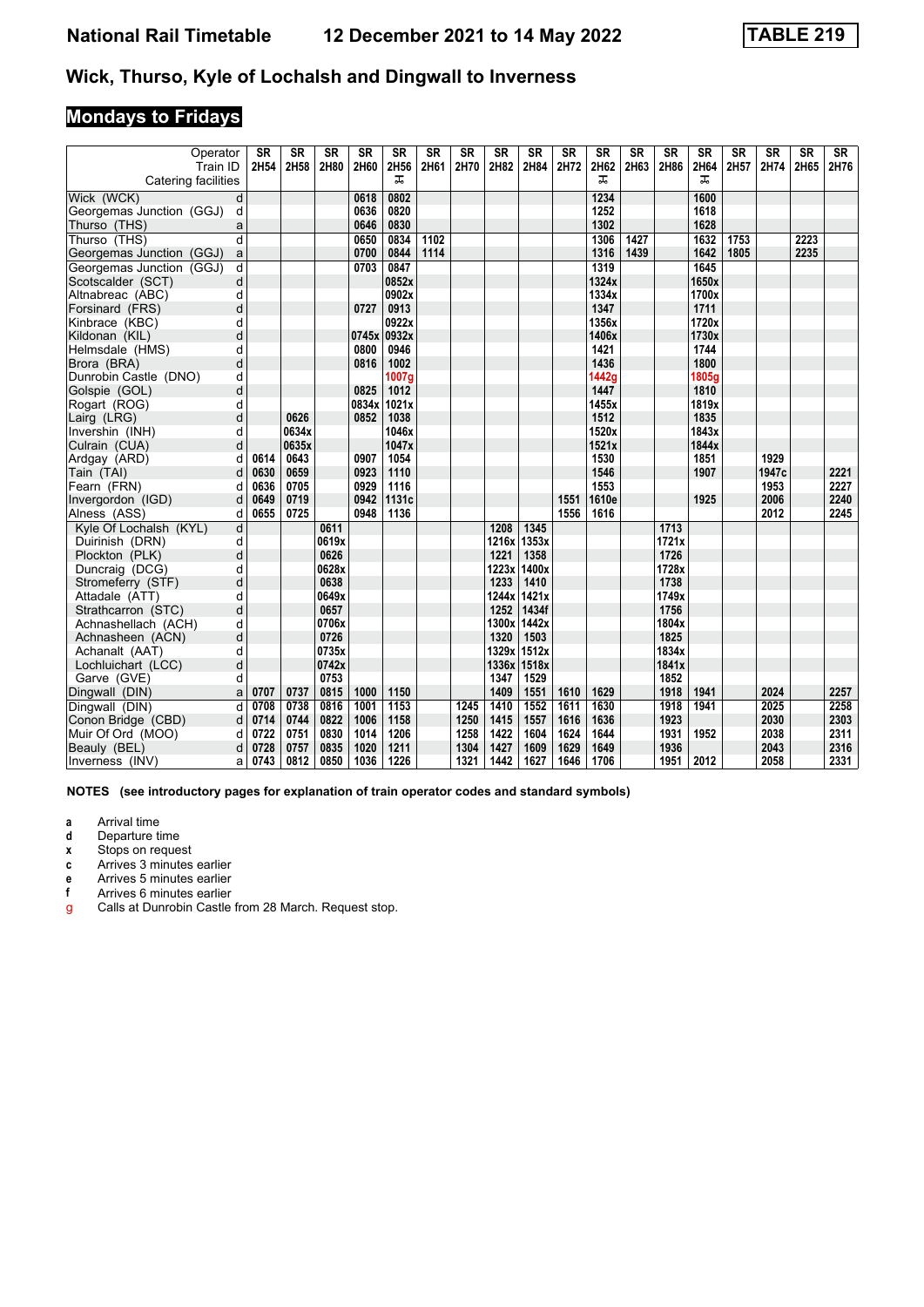#### **Wick, Thurso, Kyle of Lochalsh and Dingwall to Inverness**

# **Saturdays**

| Operator<br>Train ID     |                | <b>SR</b><br>2H54 | <b>SR</b><br>2H58 | <b>SR</b><br>2H80 | <b>SR</b><br>2H60 | <b>SR</b><br>2H56 | <b>SR</b><br>2H61 | <b>SR</b><br>2H70 | <b>SR</b><br>2H82 | <b>SR</b><br>2H84 | <b>SR</b><br>2H72 | <b>SR</b><br>2H62 | <b>SR</b><br>2H63 | <b>SR</b><br>2H86 | <b>SR</b><br>2H64 | <b>SR</b><br>2H57 | <b>SR</b><br>2H74 | <b>SR</b><br>2H65 | <b>SR</b><br>2H76 |
|--------------------------|----------------|-------------------|-------------------|-------------------|-------------------|-------------------|-------------------|-------------------|-------------------|-------------------|-------------------|-------------------|-------------------|-------------------|-------------------|-------------------|-------------------|-------------------|-------------------|
| Catering facilities      |                |                   |                   |                   | ᠼ                 | ᠼ                 |                   |                   |                   |                   |                   | ᅚ                 |                   |                   | ᠼ                 |                   |                   |                   |                   |
| Wick (WCK)               | d              |                   |                   |                   | 0618              | 0802              |                   |                   |                   |                   |                   | 1234              |                   |                   | 1600              |                   |                   |                   |                   |
| Georgemas Junction (GGJ) | d              |                   |                   |                   | 0636              | 0820              |                   |                   |                   |                   |                   | 1252              |                   |                   | 1618              |                   |                   |                   |                   |
| Thurso (THS)             | a              |                   |                   |                   | 0646              | 0830              |                   |                   |                   |                   |                   | 1302              |                   |                   | 1628              |                   |                   |                   |                   |
| Thurso (THS)             | d              |                   |                   |                   | 0650              | 0834              | 1102              |                   |                   |                   |                   | 1306              | 1427              |                   | 1632              | 1753              |                   | 2223              |                   |
| Georgemas Junction (GGJ) | a              |                   |                   |                   | 0700              | 0844              | 1114              |                   |                   |                   |                   | 1316              | 1439              |                   | 1642              | 1805              |                   | 2235              |                   |
| Georgemas Junction (GGJ) | d              |                   |                   |                   | 0703              | 0847              |                   |                   |                   |                   |                   | 1319              |                   |                   | 1645              |                   |                   |                   |                   |
| Scotscalder (SCT)        | d              |                   |                   |                   |                   | 0852x             |                   |                   |                   |                   |                   | 1324x             |                   |                   | 1650x             |                   |                   |                   |                   |
| Altnabreac (ABC)         | d              |                   |                   |                   |                   | 0902x             |                   |                   |                   |                   |                   | 1334x             |                   |                   | 1700x             |                   |                   |                   |                   |
| Forsinard (FRS)          | d              |                   |                   |                   | 0727              | 0913              |                   |                   |                   |                   |                   | 1347              |                   |                   | 1711              |                   |                   |                   |                   |
| Kinbrace (KBC)           | d              |                   |                   |                   |                   | 0922x             |                   |                   |                   |                   |                   | 1356x             |                   |                   | 1720x             |                   |                   |                   |                   |
| Kildonan (KIL)           | d              |                   |                   |                   | 0745x 0932x       |                   |                   |                   |                   |                   |                   | 1406x             |                   |                   | 1730x             |                   |                   |                   |                   |
| Helmsdale (HMS)          | d              |                   |                   |                   | 0800              | 0946              |                   |                   |                   |                   |                   | 1421              |                   |                   | 1744              |                   |                   |                   |                   |
| Brora (BRA)              | d              |                   |                   |                   | 0816              | 1002              |                   |                   |                   |                   |                   | 1436              |                   |                   | 1800              |                   |                   |                   |                   |
| Dunrobin Castle (DNO)    | d              |                   |                   |                   |                   | 1007f             |                   |                   |                   |                   |                   | 1442f             |                   |                   | 1805f             |                   |                   |                   |                   |
| Golspie (GOL)            | d              |                   |                   |                   | 0825              | 1012              |                   |                   |                   |                   |                   | 1447              |                   |                   | 1810              |                   |                   |                   |                   |
| Rogart (ROG)             | d              |                   |                   |                   | 0834x             | 1021x             |                   |                   |                   |                   |                   | 1455x             |                   |                   | 1819x             |                   |                   |                   |                   |
| Lairg (LRG)              | d              |                   | 0626              |                   | 0852              | 1038              |                   |                   |                   |                   |                   | 1512              |                   |                   | 1835              |                   |                   |                   |                   |
| Invershin (INH)          | d              |                   | 0634x             |                   |                   | 1046x             |                   |                   |                   |                   |                   | 1520x             |                   |                   | 1843x             |                   |                   |                   |                   |
| Culrain (CUA)            | d              |                   | 0635x             |                   |                   | 1047x             |                   |                   |                   |                   |                   | 1521x             |                   |                   | 1844x             |                   |                   |                   |                   |
| Ardgay (ARD)             | d              | 0614              | 0643              |                   | 0907              | 1054              |                   |                   |                   |                   |                   | 1530              |                   |                   | 1851              |                   | 1929              |                   |                   |
| Tain (TAI)               | d              | 0630              | 0659              |                   | 0923              | 1110              |                   |                   |                   |                   |                   | 1546              |                   |                   | 1907              |                   | 1947c             |                   | 2221              |
| Fearn (FRN)              | d              | 0636              | 0705              |                   | 0929              | 1116              |                   |                   |                   |                   |                   | 1553              |                   |                   |                   |                   | 1953              |                   | 2227              |
| Invergordon (IGD)        | d              | 0649              | 0719              |                   | 0942              | 1131c             |                   |                   |                   |                   | 1551              | 1610e             |                   |                   | 1925              |                   | 2006              |                   | 2240              |
| Alness (ASS)             | d              | 0655              | 0725              |                   | 0948              | 1136              |                   |                   |                   |                   | 1556              | 1616              |                   |                   |                   |                   | 2012              |                   | 2245              |
| Kyle Of Lochalsh (KYL)   | $\overline{d}$ |                   |                   | 0611              |                   |                   |                   |                   | 1208              | 1346              |                   |                   |                   | 1713              |                   |                   |                   |                   |                   |
| Duirinish (DRN)          | d              |                   |                   | 0619x             |                   |                   |                   |                   | 1216x             | 1354x             |                   |                   |                   | 1721x             |                   |                   |                   |                   |                   |
| Plockton (PLK)           | d              |                   |                   | 0626              |                   |                   |                   |                   | 1221              | 1359              |                   |                   |                   | 1726              |                   |                   |                   |                   |                   |
| Duncraig (DCG)           | d              |                   |                   | 0628x             |                   |                   |                   |                   | 1223x             | 1401x             |                   |                   |                   | 1728x             |                   |                   |                   |                   |                   |
| Stromeferry (STF)        | d              |                   |                   | 0638              |                   |                   |                   |                   | 1233              | 1411              |                   |                   |                   | 1738              |                   |                   |                   |                   |                   |
| Attadale (ATT)           | d              |                   |                   | 0649x             |                   |                   |                   |                   | 1244x             | 1422x             |                   |                   |                   | 1749x             |                   |                   |                   |                   |                   |
| Strathcarron (STC)       | d              |                   |                   | 0657              |                   |                   |                   |                   | 1252              | 1434e             |                   |                   |                   | 1756              |                   |                   |                   |                   |                   |
| Achnashellach (ACH)      | d              |                   |                   | 0706x             |                   |                   |                   |                   | 1300x             | 1442x             |                   |                   |                   | 1804x             |                   |                   |                   |                   |                   |
| Achnasheen (ACN)         | d              |                   |                   | 0726              |                   |                   |                   |                   | 1320              | 1503              |                   |                   |                   | 1825              |                   |                   |                   |                   |                   |
| Achanalt (AAT)           | d              |                   |                   | 0735x             |                   |                   |                   |                   |                   | 1329x 1512x       |                   |                   |                   | 1834x             |                   |                   |                   |                   |                   |
| Lochluichart (LCC)       | d              |                   |                   | 0742x             |                   |                   |                   |                   |                   | 1336x 1518x       |                   |                   |                   | 1841x             |                   |                   |                   |                   |                   |
| Garve (GVE)              | d              |                   |                   | 0753              |                   |                   |                   |                   | 1347              | 1529              |                   |                   |                   | 1852              |                   |                   |                   |                   |                   |
| Dingwall (DIN)           | a              | 0707              | 0737              | 0815              | 1000              | 1150              |                   |                   | 1409              | 1551              | 1610              | 1629              |                   | 1918              | 1941              |                   | 2024              |                   | 2257              |
| Dingwall (DIN)           | d              | 0708              | 0738              | 0816              | 1001              | 1153              |                   | 1245              | 1410              | 1552              | 1611              | 1630              |                   | 1918              | 1942              |                   | 2025              |                   | 2258              |
| Conon Bridge (CBD)       | d              | 0714              | 0744              | 0822              | 1006              | 1158              |                   | 1250              | 1415              | 1557              | 1616              | 1636              |                   | 1923              |                   |                   | 2030              |                   | 2303              |
| Muir Of Ord (MOO)        | d              | 0722              | 0751              | 0830              | 1014              | 1206              |                   | 1258              | 1422              | 1604              | 1624              | 1644              |                   | 1931              | 1952              |                   | 2038              |                   | 2311              |
| Beauly (BEL)             | d              | 0728              | 0757              | 0835              | 1020              | 1211              |                   | 1304              | 1427              | 1609              | 1629              | 1649              |                   | 1936              |                   |                   | 2043              |                   | 2316              |
| Inverness (INV)          | a              | 0743              | 0812              | 0850              | 1036              | 1226              |                   | 1321              | 1442              | 1627              | 1646              | 1706              |                   | 1951              | 2010              |                   | 2058              |                   | 2331              |

**NOTES (see introductory pages for explanation of train operator codes and standard symbols)**

**a** Arrival time<br>**d** Departure ti

**d** Departure time

**x** Stops on request

**c** Arrives 3 minutes earlier<br>**e** Arrives 5 minutes earlier **e** Arrives 5 minutes earlier<br>**f** Calls at Dunrobin Castle

Calls at Dunrobin Castle from 2 April. Request stop.